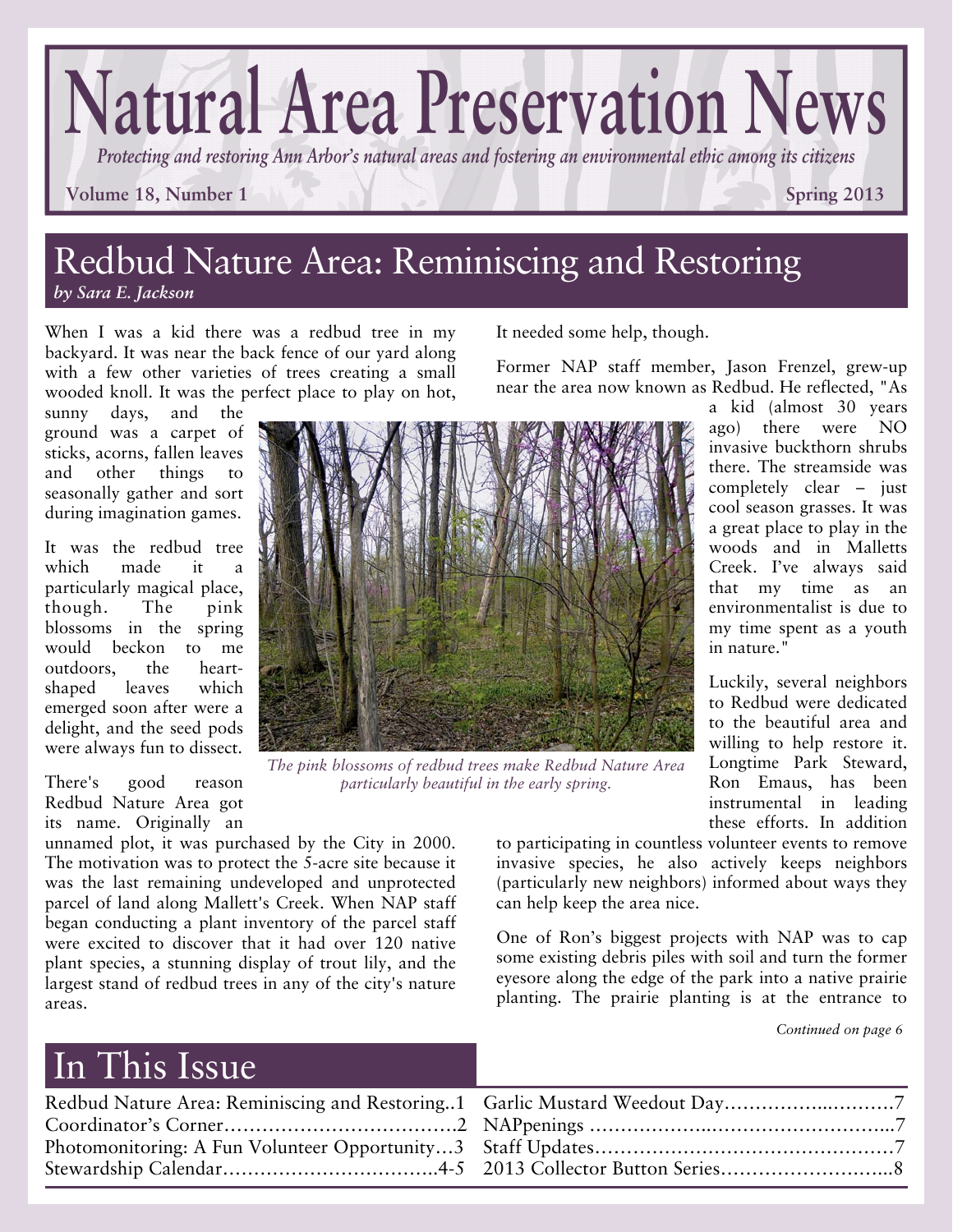### Coordinator's Corner

### The Restorative Power of Fire

Anyone who knows me knows that I love to talk about fire, especially this time of year during our spring controlled burn season. It is a subject near and dear to my heart, mainly because I have repeatedly witnessed the amazing restorative power of a good burn in an oak woodland choked out by invasive shrubs, or in a prairie being overrun with weeds. I believe that reintroducing fire back into our native ecosystems is the single most effective restoration tool that we have in our toolbag.

In January, I was able to attend a great conference in Iowa on Controlled Burning in Tallgrass Prairies and Oak Savannas in the Midwest. Yes, there were interesting presentations and posters on recent research related to controlled burning. Yes, there was exciting new equipment and tools on display. And yes, there was wonderful networking with 350 other controlled fire professionals across the Midwest.

It's that last point that will stick with me the longest - 350 Midwesterners just like me all in one room talking about controlled burning! And most of them are burning at a much larger scale than we are. The folks in the Flint Hills of eastern Kansas, for example, burn about 420,000 acres a year! Impressive.

Of course, Ann Arbor has a very different geography than eastern Kansas. Our prairie remnants are tiny specks compared with theirs. And our oak woodlands and wetlands are chopped up into scattered fragments that make it difficult to ever burn more than a few acres at a time. But that doesn't mean that our burns are easy to do - quite the contrary. All of NAP's burns occur in what is widely regarded as the most difficult environment in which to use controlled burning – the Wildland-Urban Interface. Over the years that NAP's been burning, I've received many congratulatory pats on the back from my Western U.S. burn colleagues, who are impressed that we are able to do so much burning here in this Wildland-Urban Interface. They are also always very appreciative of the public outreach that we do concerning controlled burning and its benefits to nature. It is a message that is often lost in news coverage about large wildfires out west.

NAP is proud to be a local "torch bearer" for the restorative power of controlled burning. It is not a magic bullet. It is not the answer to every ecological restoration question. It can have negative consequences just as any tool can. But it is the ancient rhythm of this annual pulse of fire on the landscape that has created the native ecosystems that we enjoy here today. And we are pleased this spring – in concert with thousands of our brethren across the Midwest - to once again return this restorative force of nature to our parklands.

Dave Borneman, NAP Manager

*You can be a part of NAP's volunteer burn crew if you attend our Burn Training on Wednesday Feb. 27<sup>th</sup>. You are also always welcome to come and watch a controlled burn being done. Call the NAP office for more information about either.* 



*the voter-approved 2007-2012 Park Maintenance & Capital Improvements Millage.*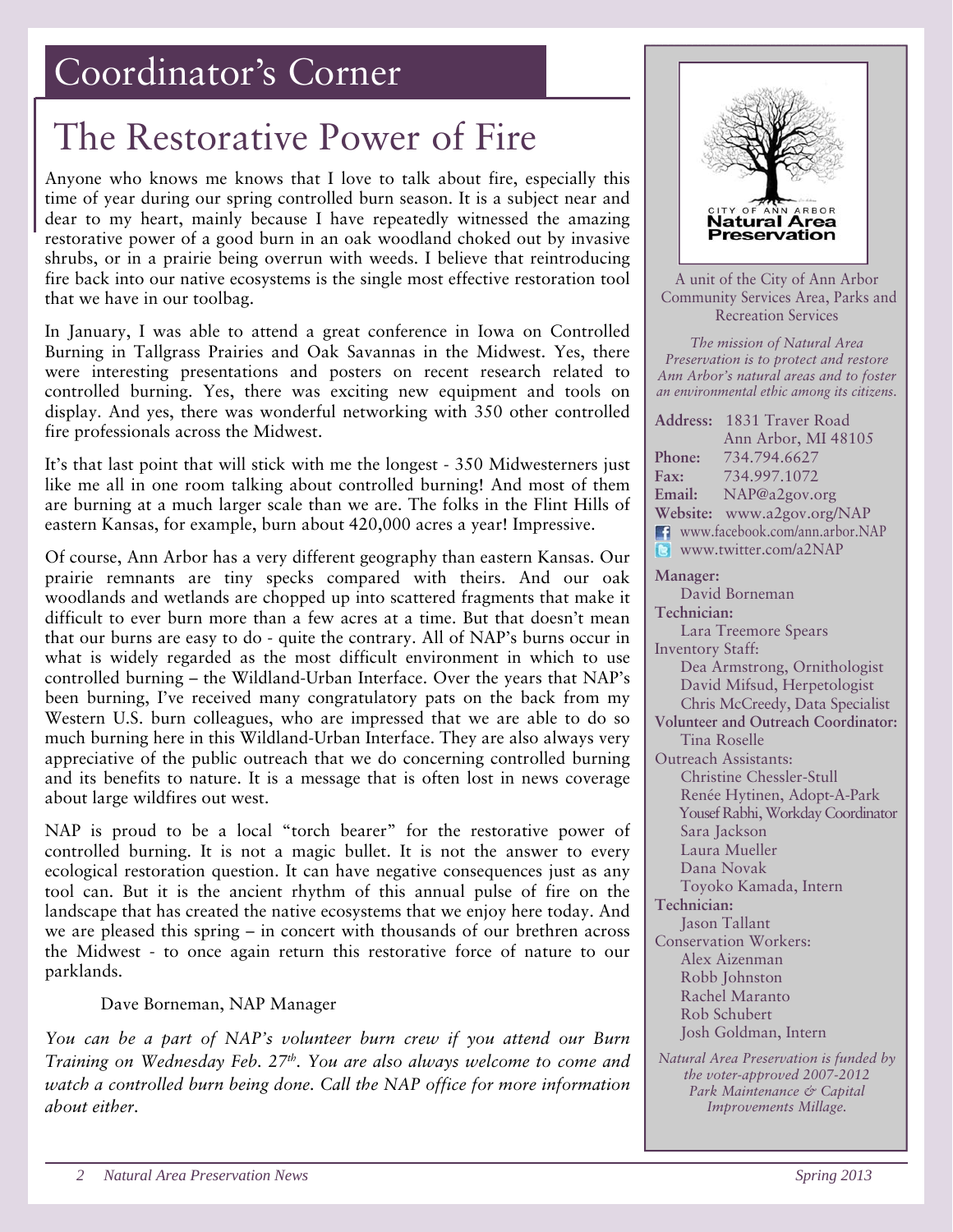#### Photomonitoring *by Laura Mueller*

Long time Ann Arborites can attest to the changes in our City's natural areas throughout the years. Many of these changes have been documented through NAP's Photomonitoring program.

The program began in *1994,* with approximately 350 photos covering sections of 28 of Ann Arbor's natural areas. Photos were taken to document baseline conditions at many locations within the natural areas. More recently, a smaller number of "precise points" have been established with greater care being given to consistently capture similarly framed photos of each area, so that changes over time can be easily compared at a glance. More volunteers have joined the ranks of Photomonitors, while the task itself has become more refined.

Each precise point has a unique purpose, and is scheduled for photos during different times of the year to fit that goal. For example, photos taken in the late fall may be used to help monitor invasive shrub infestations, since invasive species tend to keep their green leaves after the native trees and shrubs have dropped their leaves for the year. Areas that have been cleared of shrubs and then reseeded with native plants are often monitored to document the success rate of the planting.

Some of the most dramatic and immediate changes occur following invasive shrub clearing, trail construction projects, and controlled burns. The photos to the right were taken at Miller Nature Area to document invasive shrub removal and subsequent herbaceous plant growth in the area which was previously too shaded. Photos of these large scale projects are not the only useful records, however. Several of the precise points help us to document the spread of invasive plant species.

Photomonitors use a set of written instructions, a compass, and sample photos to find their precise points. The process of finding the photopoints can sometimes be a challenge. A fallen tree, for example, can change the view dramatically. Photomonitors' observations help NAP staff keep directions up to date.

Some volunteers have been with the program for years, and over this time have developed their own knowledge of the park history and an understanding of the restoration techniques that are in use. Each year



**BEFORE: Miller Nature Area March 2009.**  Recently cut invasive shrubs are left to decompose.



**AFTER: Miller Nature Area March 2012.**  The same photomonitoring point three years later shows the shrub debris is gone and herbaceous plants now have a chance to grow.

also brings new volunteers with a fresh enthusiasm for the program. Veteran Photomonitors have often been instrumental in training the newcomers, and love to pass along stories of their experiences in the nature area. They note a feeling of attachment to the area they cover, and cherish the time that they spend outdoors while shooting their photos.

*Continued on page 6*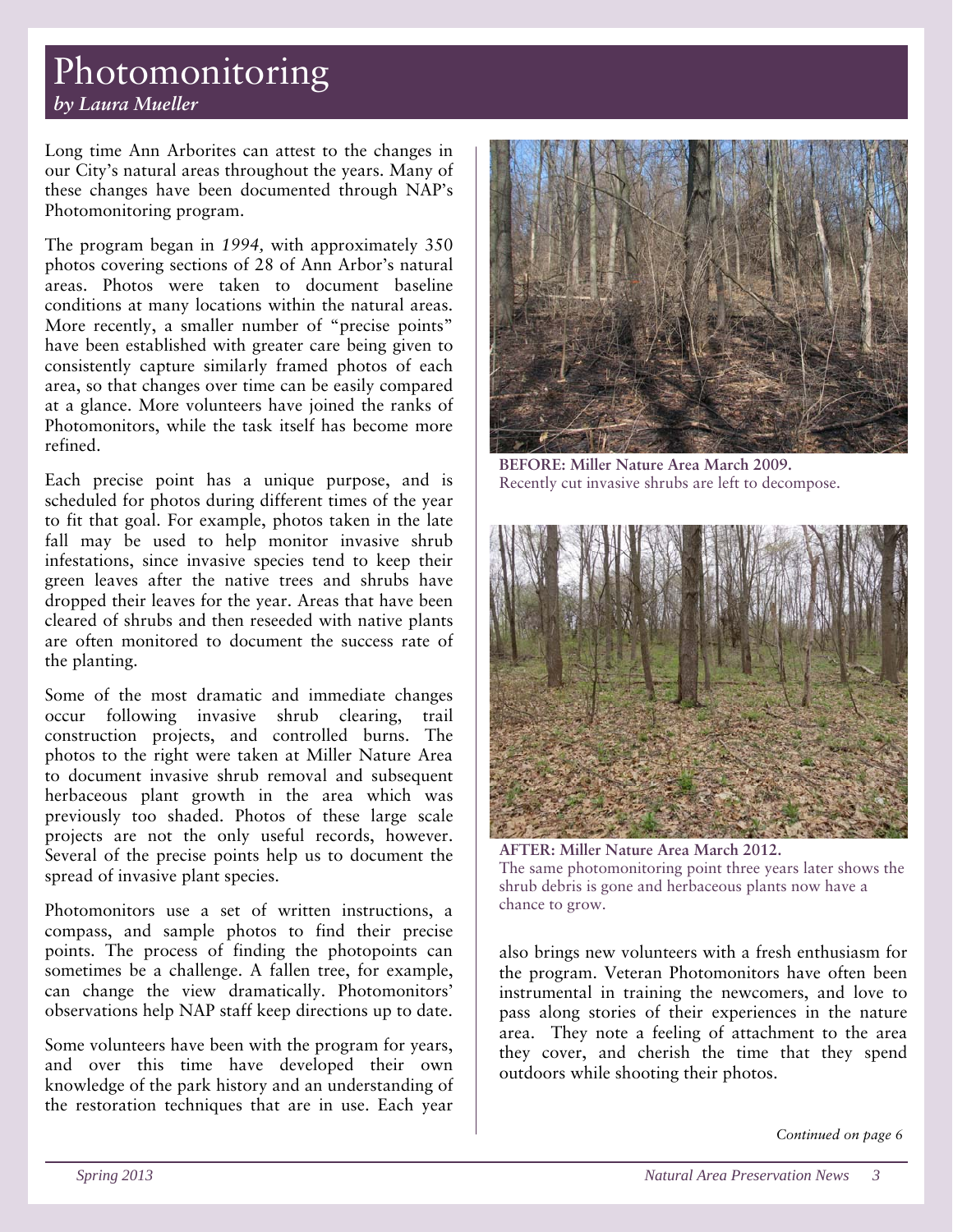## Volunteer Stewardship Calendar Spring 2013

*To register for any of NAP's spring trainings (unless otherwise noted): NAP@a2gov.org / 734.794.6627* 

### **March**

**March 3, Sunday Salamander Survey Kickoff Leslie Science & Nature Center Nature House - 1831 Traver Rd. 10:00 am to 12:00 pm** 

New and returning volunteers are invited to learn how to help monitor salamander populations and the health of habitats. Please register by March 1.

**March 3, Sunday Frog and Toad Survey Kickoff Leslie Science & Nature Center Nature House - 1831 Traver Rd. 1:30 pm to 3:00 pm** 

Help us monitor frogs and toads in the parks. Learn their calls, then go out to listen. Fun for all ages! No previous experience required. Please register by March 1.

#### **March 16, Saturday Restoration Tool Use & Maintenance Workshop Leslie Park Golf Course Barn 9:00 am to 12:00 pm**

Review sharpening and maintenance of hand tools, power tools, herbicide wands, and backpacks. Bring a hand tool to sharpen or a small engine to repair. Meet in the Leslie Park Golf Course in the historic barn on Traver Rd. This event is offered through The Stewardship Network. Cost: \$10 Stewardship Network Members/ \$15 Non-members. To register: www.stewardshipnetwork.org

**March 16, Saturday Photo Monitoring Kickoff Leslie Science & Nature Center Leslie House - 1831 Traver Rd. 10:00 am to 11:30 am**  Taking photos of the same location season after season is one of the best ways to record restoration progress. All you need to participate is a digital camera. Register by March 15.

**March 16, Saturday Workday Leader Training Leslie Science & Nature Center Leslie House - 1831 Traver Rd. 12:00 pm to 5:30 pm**  NAP can sometimes use extra help running events. Join us if you're interested in helping lead workdays and developing your leadership skills. Dress for time both indoors and outdoors. Register by March 15.

*Please wear long pants and closedtoe shoes to all workdays. Minors must be accompanied by a guardian or contact NAP in advance to obtain a release form. Snacks, water, and tools are provided.* 

### **April**

**April 6, Saturday Leslie Woods Nature Area 9:00 am to 12:00 pm**  Help remove garlic mustard, dame's rocket, and other spring invasive plants. Meet at the north end of Upland Dr., just north of Plymouth Rd.

**April 7, Saturday Dolph Nature Area 9:00 am to 12:00 pm** 

Help cut back invasive shrubs. Meet at the parking lot on the east side of Wagner Rd., between Liberty and Jackson.

#### **April 11, Thursday**

**Breeding Bird Survey Kickoff Leslie Science & Nature Center Leslie House - 1831 Traver Rd. 7:00 pm to 8:30 pm** 

Some experience in bird identification necessary. City Ornithologist Dea Armstrong will train volunteers and also report on the 2012 data and survey highlights. Please register by April 10.

**April 13, Saturday Wurster Nature Area 9:00 am to 12:00 pm** 

Help pull garlic mustard and other invasive plants. Make sure to check out Wurster's own champion oak tree! Meet at the cul-de-sac of Edgewood Pl. off of W Davis Ave.

**April 14, Sunday Turtle Steward Training Leslie Science & Nature Center Nature House - 1831 Traver Rd. 10:00 am to 1:00 pm**  Learn how to identify turtle species, monitor turtle nests, and report your observations. Please register by April 11.

**April 20, Saturday** 

**Lakewood Nature Area 9:00 am to 12:00 pm**  Help spread woodchips and trim back plants from the trails. Bring a

plastic sled if you have one. Meet at the entrance near Central St. and Dolph Dr.

**April 20, Saturday Onder Nature Area 9:00 am to 12:00 pm** 

This will be the first public volunteer event at Onder! Help make it a success by pulling garlic mustard, dame's rockets and other spring invasive plants. Meet at the park entrance on Brookside Dr. off of Pontiac Trail.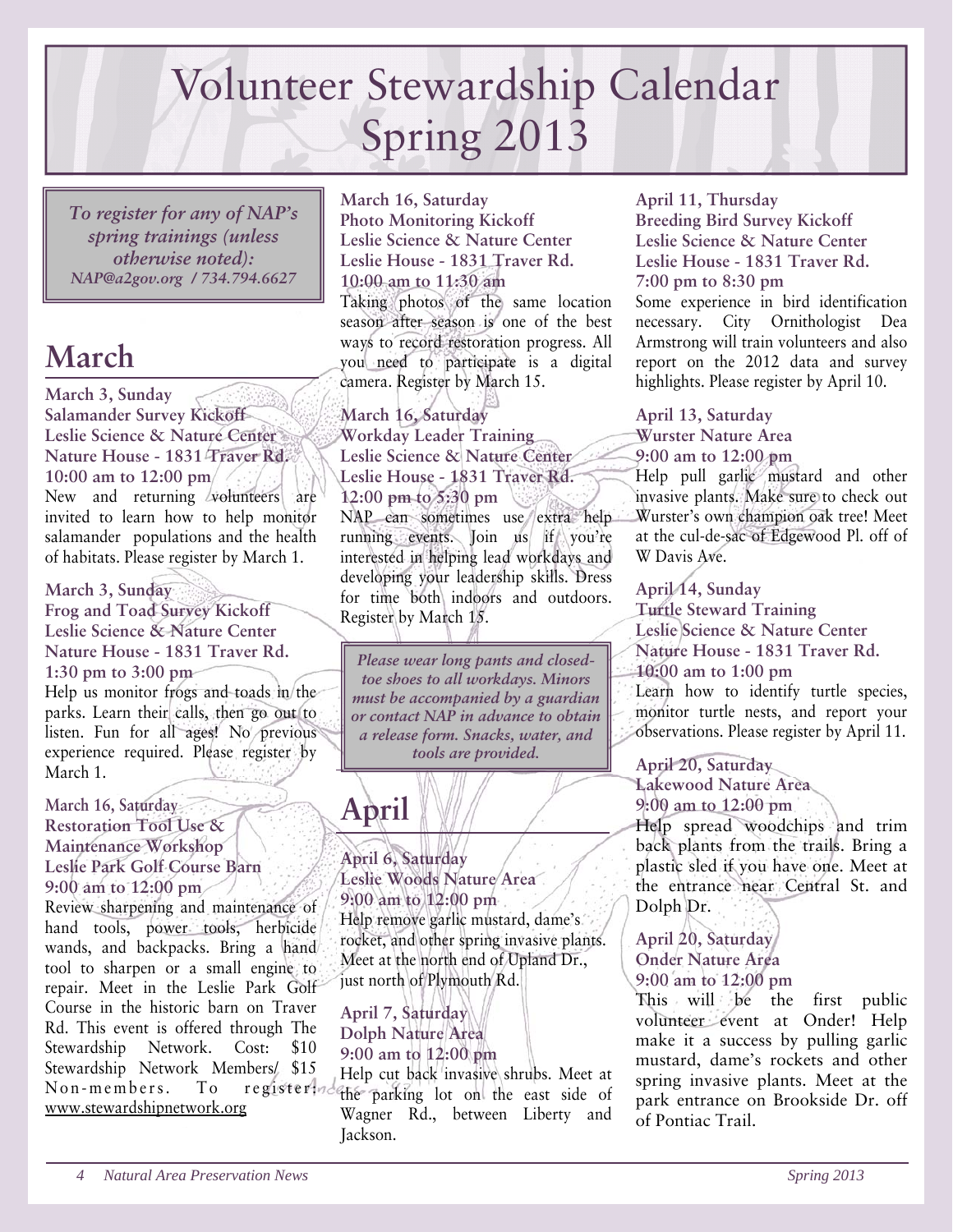# Volunteer Stewardship Calendar Spring 2013

**April 21, Sunday Earth Day Festival Leslie Science & Nature Center 1831 Traver Rd. 12:00 pm to 4:00 pm**  Free, family-friendly event. For more information: www.a2gov.org/green

**April 21, Sunday Sunset Brooks Nature Area 9:00 am to 12:00 pm**  Help remove garlic mustard, dame's rocket, and other spring invasive plants. Meet us at the park entrance on Sunset Rd., at the end of Brooks St.

**April 21, Sunday Huron Hills Golf Course Woods 1:00 pm to 4:00 pm**  Help remove garlic mustard, dame's rocket, and other spring invasive plants. Meet on Hunting Valley Dr. off of Provincial Dr.

**April 27, Saturday Mary Beth Doyle Nature Area 9:00 am to 12:00 pm** Come celebrate Arbor Day by lending a hand planting native shrubs. Meet at the end of Verle Ave., west off of Platt Rd.

**April 27, Saturday 15th Annual Garlic Mustard Weed Out Day 10:00 am to 1:00pm**  See page 7 for complete details.

### **May**

**Throughout May 2013 getDowntown Commuter Challenge** For more information visit www.getdowntown.org

**May 2, Thursday Spring Nature Walk Bird Hills Nature Area 7:00 pm to 8:30 pm** 

Learn about native plants and recent restoration efforts at this site. This is part of a series of walks in partnership with Ann Arbor Public Library. Meet in the Bird Hills parking lot off Newport Rd. just north of M-14.

#### **May 4, Saturday Greenview Nature Area 9:00 am to 12:00 pm**

Help with wood chipping trails and combating garlic mustard. Meet on Greenview Dr., in front of the Project Grow garden, across from Barnard Rd.

#### **May 5, Sunday Furstenberg Native Garden 12:00 pm to 3:00 pm**  Help Master Gardener Aunita Erskine weed and preserve the native garden. Meet in the parking lot off Fuller Rd., across from Huron High School.

#### **May 11, Saturday Bluffs Nature Area 9:00 am to 12:00 pm**

Help remove garlic mustard, dame's rocket, and other spring invasive plants. Also the potential for trail work. Meet in front of 220 Sunset Rd.

**May 17, Friday Bird Walk Gallup Park 6:00 pm to 8:00 pm**  Join City Ornithologist Dea Armstrong as she leads a walk to look for birds in the evening. Bring binoculars if you have them. Meet at the paddleboat dock in

Gallup near the canoe livery.

**May 18, Saturday Spring Adopt-A-Park Kickoff Various Park Locations 9:00 am to 12:00 pm**  Help beautify your neighborhood park and plant some native flowers. Training, tools, and support provided. For information Adopt-A-Park@a2gov.org, 734.794.6627, or www.a2gov.org/adopt -a-park.

**May 18, Saturday Downtown Blooms Day 9:00 am to 12:00 pm**  Help plant flowers and spruce-up downtown Ann Arbor. To pre-register, call 734.794.6000 ex. 43112.

**Stewardship Network's** 

### **Stewards' Circle**

**Bruegger's Bagels - 709 N University Ave 7:30 am to 8:30 am** 

Are you interested in learning more about how to care for natural areas - woods, creeks, prairies, wetlands? Then join the Stewardship Network's Huron Arbor cluster upstairs at Brueggar's Bagels for an informal discussion on a monthly topic with volunteer and professional land stewards, plus others interested in nature. Free and open to anyone interested.

#### **March 12, Tuesday**

**Forest Health:** You may know all about Emerald Ash Borer, but can you identify an Asian Longhorned Beetle or signs of other pests? Join us to discuss lesser known threats to urban forests.

#### **April 9, Tuesday**

**Transforming Your Home Landscape:** 

What can do with your small backyard to better care for nature? Bring your questions about rain gardens, pollinator gardens, neighbor relations and the like.

**May 14, Tuesday Perils of Working in Nature:**  Stinging insects, west nile, poisonous plants, etc.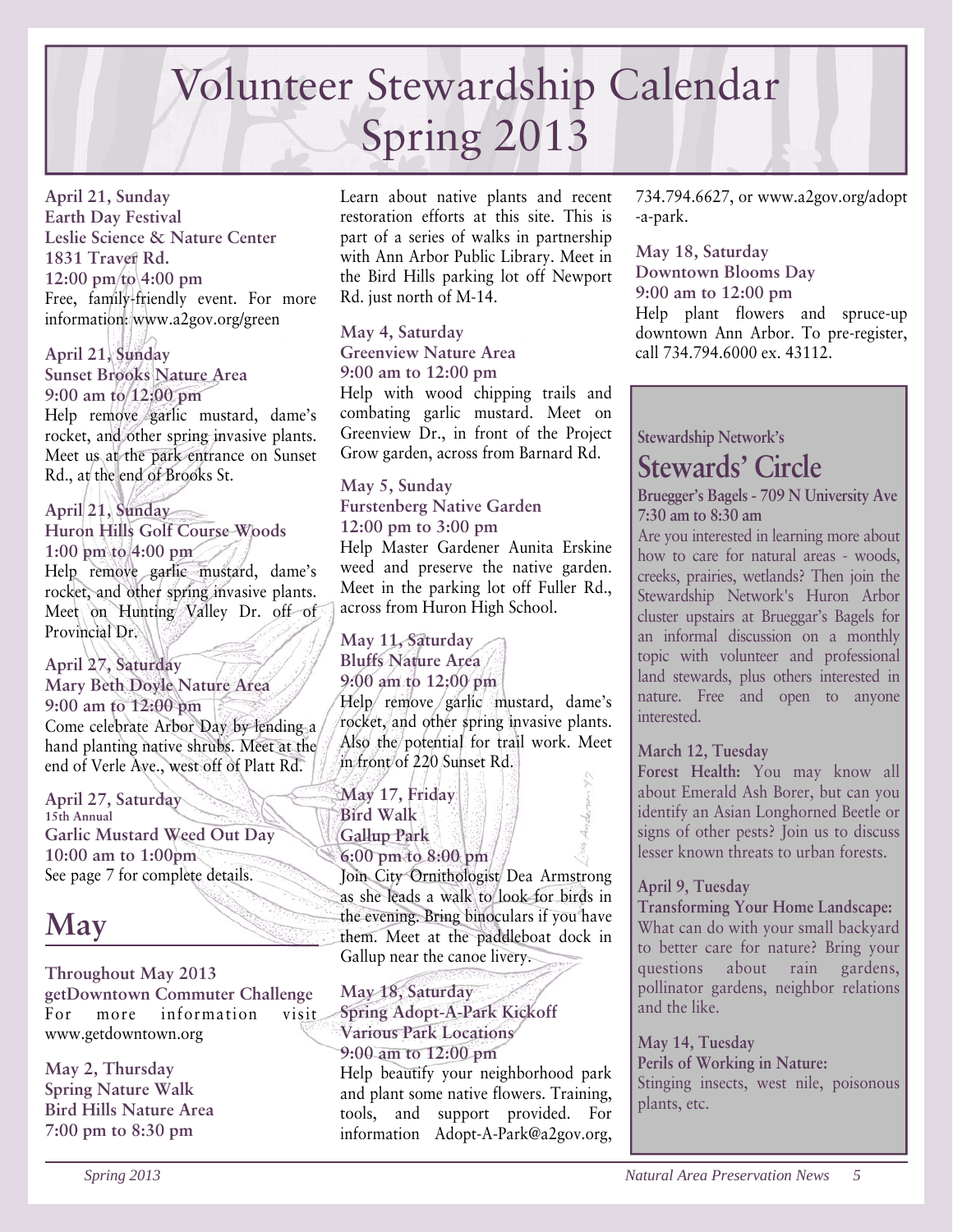### Redbud Nature Area

*Continued from page 1* 



Redbud along Parkwood Avenue at the end of Jeanne Street. It's now a beautiful and colorful feature for the neighborhood to admire and provides wonderful butterfly viewing.

The main trail in Redbud can easily be accessed from the prairie planting and quickly invites visitors into the woods. Spring visitors will enjoy

*Redbud is located south of Washtenaw Ave. and east of Platt Rd. The main entrance and parking can be found along Parkwood Ave.* 

wonderful expanses of bloodroot, wild ginger, and skunk cabbage. Oh, and so many of those magical redbud trees!

It's always wonderful to find places which remind me of those childhood days, and anywhere there is a redbud tree I instantly reflect back to that knoll. While I can't return to my original place of nature discovery, Frenzel is thrilled he can and that it is now protected and being restored by NAP and its volunteers. As Jason put it, "Redbud Nature Area was definitely one of my formative places in growing-up to appreciate and love nature, being outside, discovery, and learning on my own – all the things that the "Get Outdoors" and "Last Child in the Woods" folks talk about. I'm glad it will be there for many future generations to enjoy."

*Redbud Nature Area is participating in NAP's 15th Annual Garlic Mustard Weedout Day on Saturday, April 27th. See page 7 for more information.* 

### **Photomonitoring**

*Continued from page 3* 

It's common for Photomonitors to return from the natural areas with much more than just their precise points. Along with some beautiful artistic photos, many return with questions or comments on a new plant they've noticed, or wildlife they've spotted along the way.

*Interested in helping out? We're always excited to welcome new volunteers into the program. NAP's Photomonitoring Kickoff event is Saturday, March 16 from 10:00 am to 11:30 am. Please contact the NAP office for more information and to register for the training. NAP@a2gov.org or 734-794-6627.* 



BEFORE: Scarlett Mitchell November 2005. AFTER: Scarlett Mitchell November 2010. Invasive shrubs commonly have green leaves until late in the growing season, making it easy to see that the shrubs have been removed from this area.

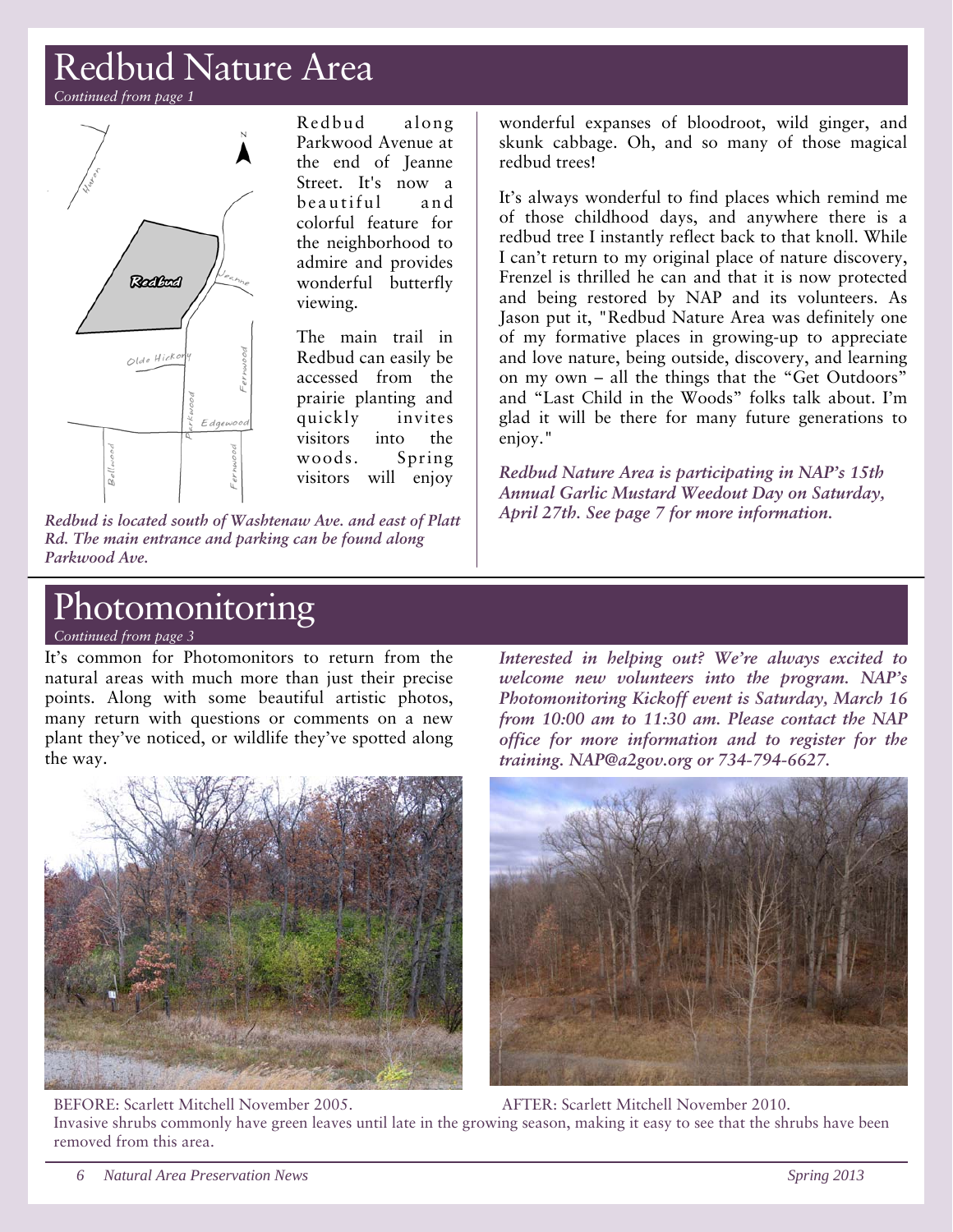### 15th Annual Garlic Mustard Weed Out Day



#### **April 27th, Saturday 10:00 am to 1:00 pm**

Garlic Mustard Weed-Out Day is an annual event in which volunteers hand-pull garlic mustard in n a tural areas throughout Ann Arbor! See the list on the right to find the

location nearest you. Identifying and pulling garlic mustard is fun and easy for all ages, so this is a great volunteer opportunity for families.

### NAPpennings

#### **thank you…**

Many thanks to the following groups who volunteered with NAP recently. We could not make such a difference without you!

Ann Arbor YMCA - Youth Volunteer Corps Emerson Middle School Foundation of International Medical Relief for Children Junior Panhellenic Council REI Rudolf Steiner School Skyline Interact Club UM Alpha Pi Mu UM Circle K UM Economics 108 students UM Engineering Honors Society UM Environment 201 students UM School of Information

#### **Thank you also…**

- **Stacie Printon and Jeff Vornhagen** for becoming new Park Stewards at Leslie Woods Nature Area.
- **Karin Monnett** for becoming a new Park Steward at Arbor Hills and Oakwoods Nature Areas

**Downtown Home & Garden**, **Abbott's Nursery**, and **Fraleigh's Landscape Nursery** for donating bulbs and plants for Broadway Park and the nearby traffic median.

#### **Participating Parks**:

**Argo -** Meet in the Argo Canoe Livery parking lot near the entrance to the woods. 1055 Longshore Dr.

**Bird Hills** - Meet at the Bird Road entrance, west of Huron River Drive (additional parking at the Barton Nature Area-Dam Entrance)

**Cedar Bend-** Meet us at the Island Park parking lot, at the end of Island Drive

**Hannah**- Meet at the west end of Bath Street, west of 7th (between Miller and Huron)

**Huron Parkway**- Meet at 3470 Woodland Road, off East Huron River Drive

**Miller** - Meet at the Arborview Boulevard entrance, just east of Wildwood Avenue

**Redbud** - Meet at the park entrance at the intersection of Parkwood Ave., and Jeanne St.

### Staff Updates



#### **Jane Sherry**

Over the past year, I had the unique opportunity to work as both a member of the field crew and in the office. NAP provided me with a wide range of invaluable experiences that I hope to use as an Americorps volunteer. My favorite activities

were burning, turtle relocation, and native seed collection and dispersal. I will miss working in Ann Arbor's natural areas, but most of all I will miss the people. A special thanks to my fabulous coworkers and NAP's lovely volunteers for making this year unforgettable!

### Hiking for Health

NAP is partnering with Matthaei Botanical Garden, Nichols Arboretum, Washtenaw American Heart Association, and the UM Medical System to develop recommendations for a Park Prescription Program. The goal is to make it easy for doctors to prescribe local hiking trails to help prevent or treat health problems resulting from inactivity and poor diet. Similar programs are becoming popular across the country through the efforts of American Trails.